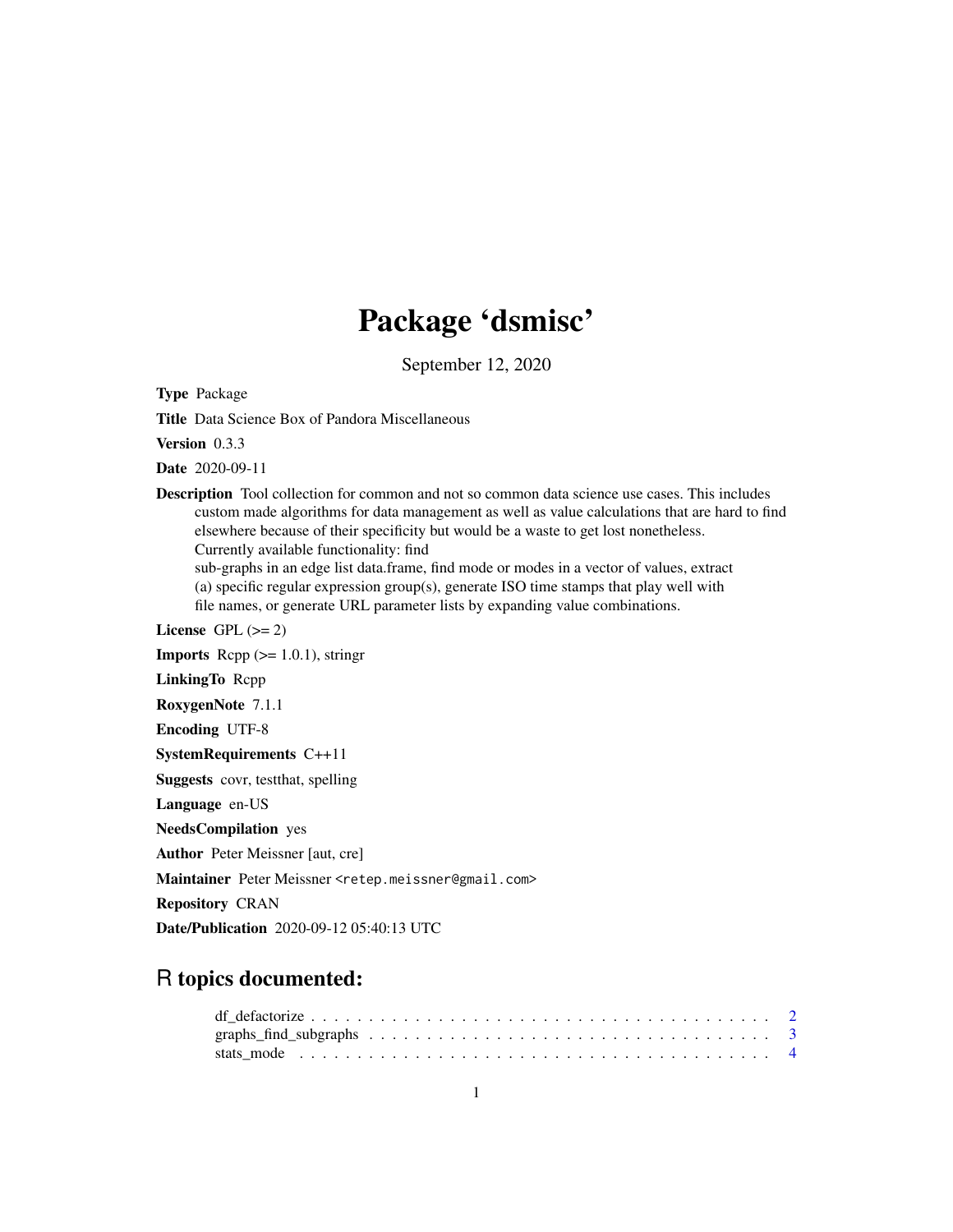<span id="page-1-0"></span>

| Index |  |
|-------|--|
|       |  |
|       |  |
|       |  |
|       |  |

df\_defactorize *df\_defactorize*

#### Description

df\_defactorize

#### Usage

df\_defactorize(df)

#### Arguments

df a data.frame like object

#### Value

returns the same data.frame except that factor columns have been transformed into character columns

#### Examples

```
df < -data.frame(
   a = 1:2,b = factor(c("a", "b")),
   c = as.character(letters[3:4]),
    stringsAsFactors = FALSE
 )
vapply(df, class, "")
df_df <- df_defactorize(df)
vapply(df_df, class, "")
```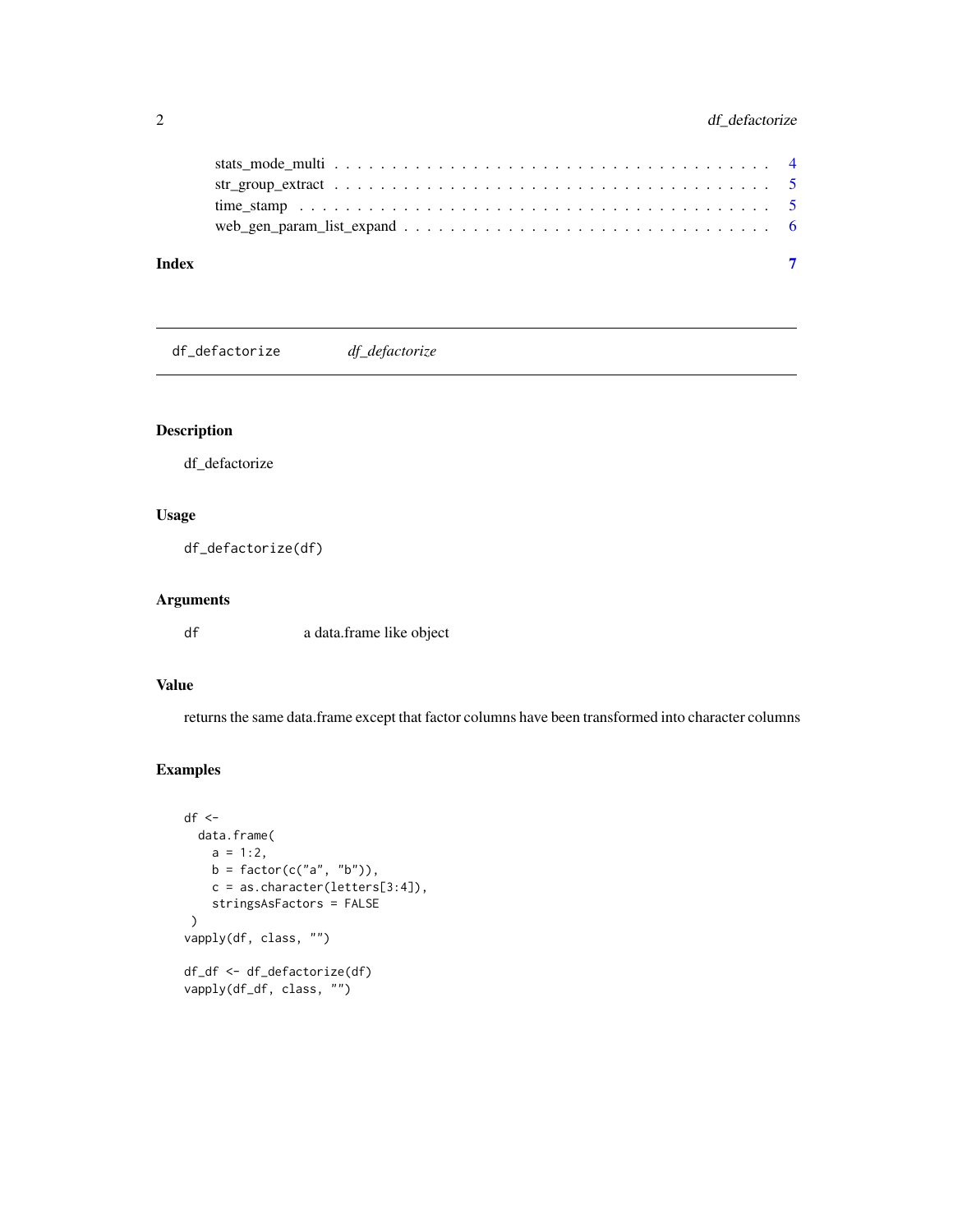<span id="page-2-0"></span>graphs\_find\_subgraphs *Subgraphs in Undirected Graphs/Networks*

#### Description

Finding and indexing subgraphs in undirected graph.

#### Usage

```
graphs_find_subgraphs(id_1, id_2, verbose = 1L)
```
#### Arguments

| id 1    | vector of integers indicating ids                                                                                                                                                     |
|---------|---------------------------------------------------------------------------------------------------------------------------------------------------------------------------------------|
| id 2    | vector of integers indicating ids                                                                                                                                                     |
| verbose | in integer indicating the amount of verbosity; good for long running tasks or to<br>get more information about the workings of the algorithm; currently accepted<br>values: $0, 1, 2$ |

#### Details

Input is given as two vectors where each pair of node ids 'id\_1[i]' - 'id\_2[i]' indicates an edge between two nodes.

#### Value

An integer vector with subgraph ids such that each distinct subgraph - i.e. all nodes are reachable within the graph and no node outside the subgraph is reachable - gets a distinct integer value. Integer values are assigned via

#### Examples

```
graphs_find_subgraphs(c(1,2,1,5,6,6), c(2,3,3,4,5,4), verbose = 0)graphs_find_subgraphs(c(1,2,1,5,6,6), c(2,3,3,4,5,4), verbose = 2)
```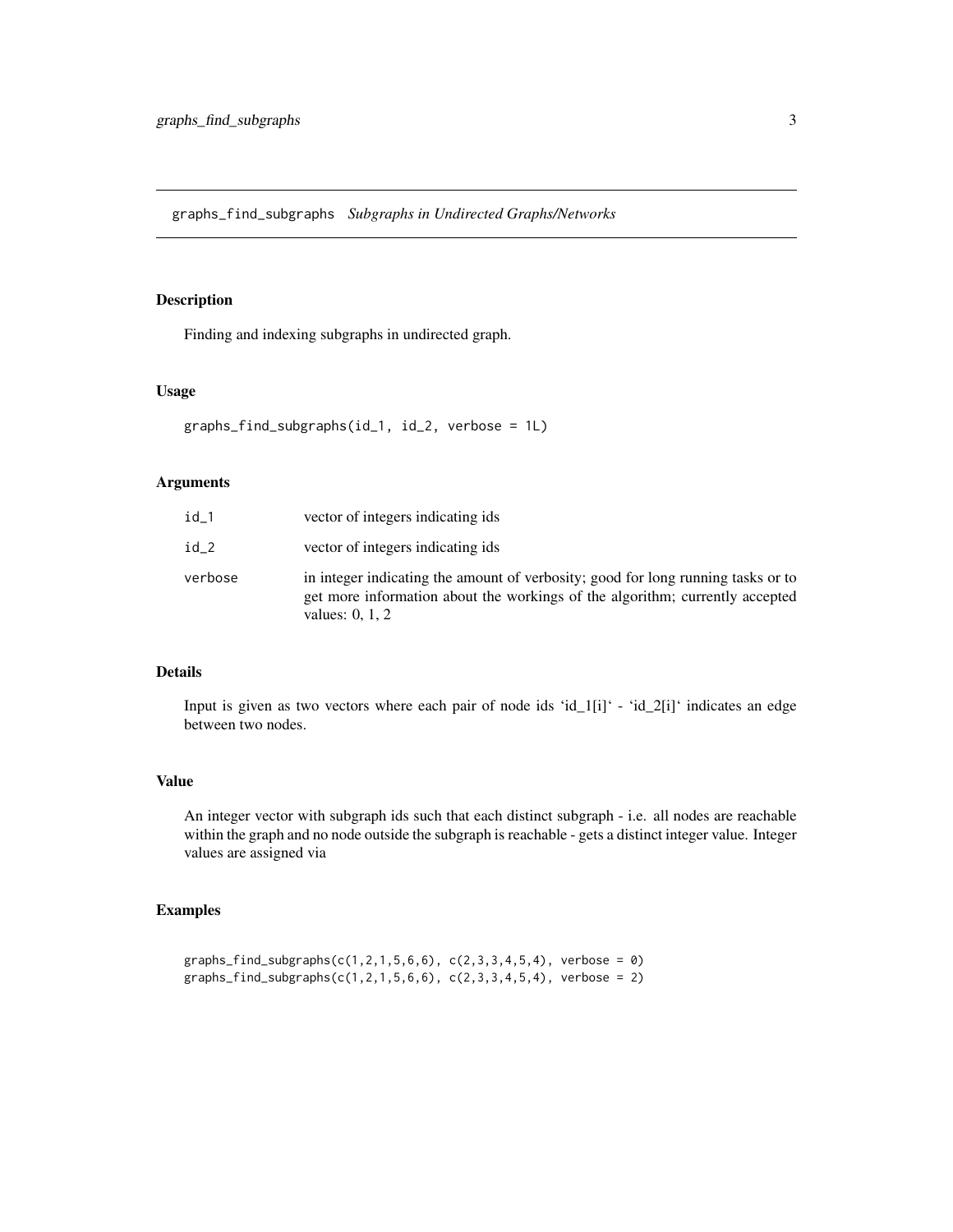<span id="page-3-0"></span>stats\_mode *Mode*

#### Description

Function calculating the mode.

#### Usage

stats\_mode(x, multimodal = FALSE, warn = TRUE)

#### Arguments

| $\mathsf{X}$ | vector to get mode for                                              |
|--------------|---------------------------------------------------------------------|
| multimodal   | wether or not all modes should be returned in case of more than one |
| warn         | should the function warn about multimodal outcomes?                 |

#### Value

vector of mode or modes

#### Description

Function calculating the mode, allowing for multiple modes in case of equal frequencies.

#### Usage

```
stats_mode_multi(x)
```
#### Arguments

x vector to get mode for

#### Value

vector with all modes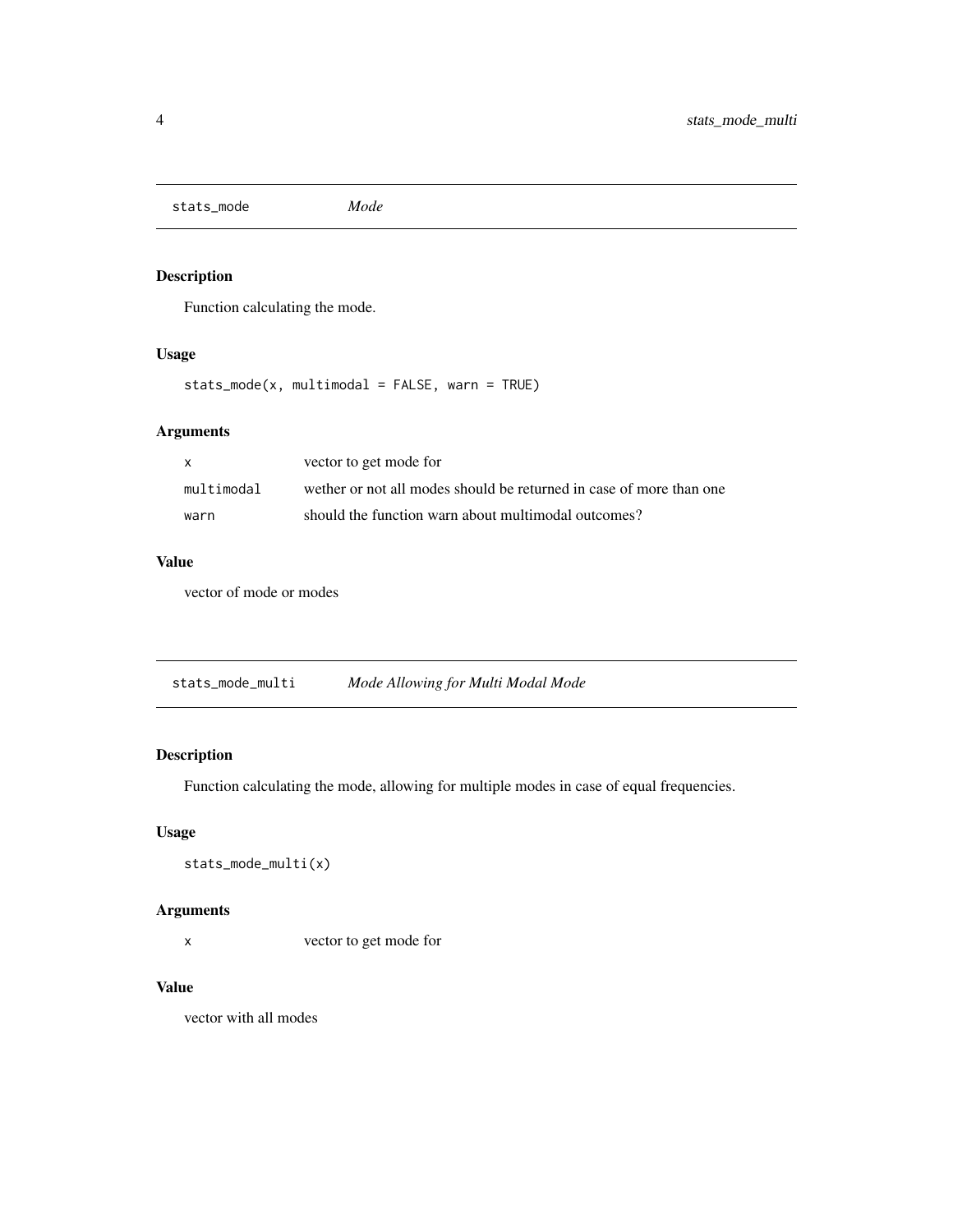<span id="page-4-0"></span>str\_group\_extract *Extract Regular Expression Groups*

#### Description

Extract Regular Expression Groups

#### Usage

```
str_group_extract(string, pattern, group = NULL, nas = TRUE)
```
#### Arguments

| string  | string to extract from                             |
|---------|----------------------------------------------------|
| pattern | pattern with groups to match                       |
| group   | groups to extract                                  |
| nas     | return NA values (TRUE) or filter them out (FALSE) |

#### Value

string vector or string matrix

#### Examples

```
strings <- paste(LETTERS, seq_along(LETTERS), sep = "_")
str_group_extract(strings, "([\\w])_(\\d+)")
str_group_extract(strings, "([\\w])_(\\d+)", 1)
str_group_extract(strings, "([\\w])_(\\d+)", 2)
```
time\_stamp *Time Stamps for File Names*

#### Description

Generating file name ready iso time stamps.

#### Usage

time\_stamp(ts = Sys.time(), sep =  $c("-'", "-'", "-'')$ )

#### Arguments

| ts  | one or more POSIX time stamp         |
|-----|--------------------------------------|
| sep | separators to be used for formatting |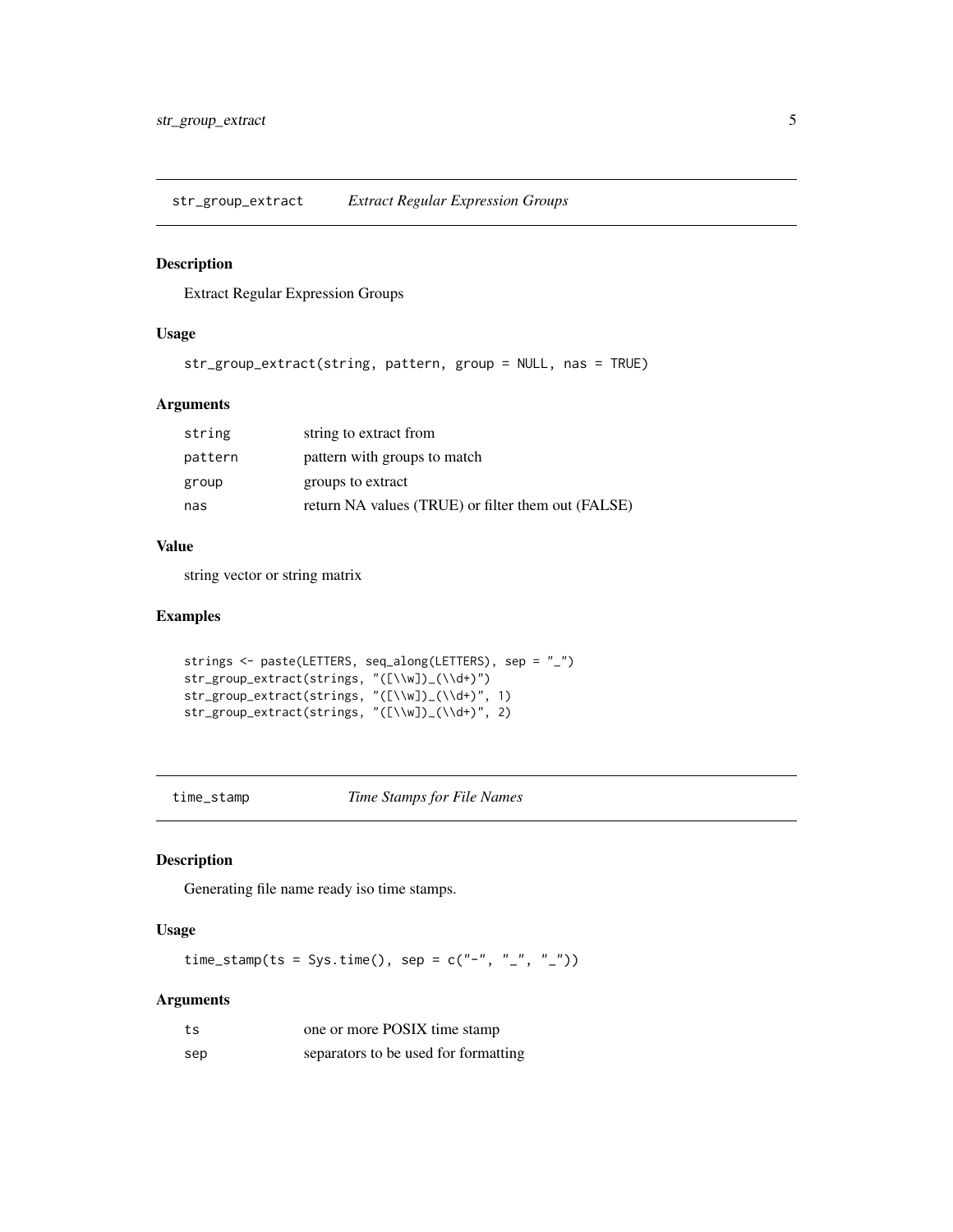#### <span id="page-5-0"></span>Value

Returns timestamp string in format yyyy-mm-dd\_HH\_MM\_SS ready to be used safely in file names on various operating systems.

#### Examples

```
time_stamp()
time_stamp( Sys.time() - 10000 )
```
web\_gen\_param\_list\_expand

*URL Parameter Combinations*

#### Description

Generate URL parameter combinations from sets of parameter values.

#### Usage

```
web_gen_param_list_expand(..., sep_1 = "=", sep_2 = "&")
```
#### Arguments

| $\cdot$ $\cdot$ $\cdot$ | multiple vectors passed on as named arguments or a single list or a data frame |
|-------------------------|--------------------------------------------------------------------------------|
| sep_1                   | first separator to use between key and value                                   |
| $sep_2$                 | second separator to use between key-value pairs                                |

#### Value

string vector with assembled query string parameter combinations

#### Examples

web\_gen\_param\_list\_expand(q = "beluga", lang = c("de", "en"))